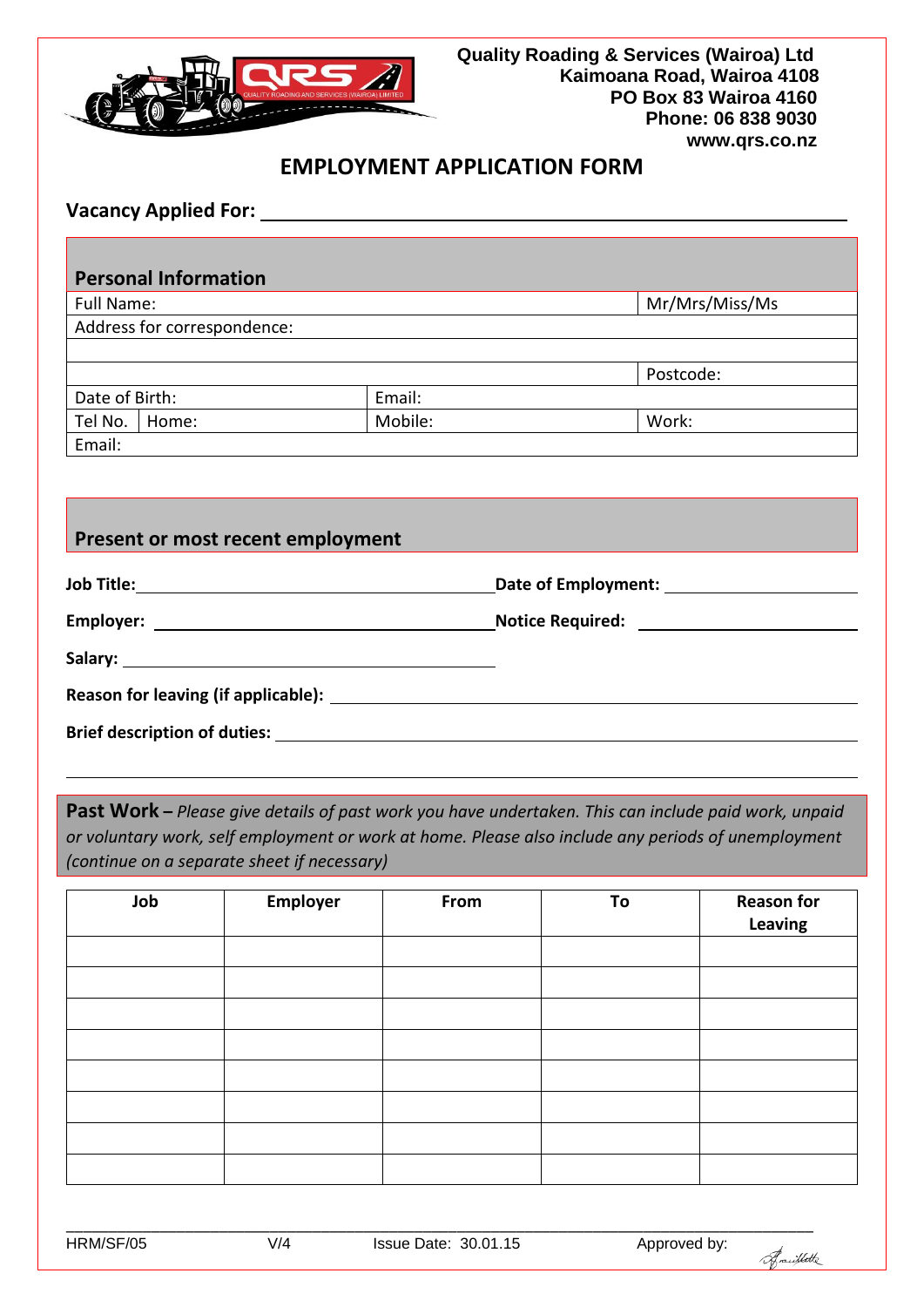| <b>Qualifications</b>                     |     |                                                                                                  |                                                                                                       |
|-------------------------------------------|-----|--------------------------------------------------------------------------------------------------|-------------------------------------------------------------------------------------------------------|
| Qualifications and/or examinations passed |     |                                                                                                  | Grade                                                                                                 |
|                                           |     |                                                                                                  |                                                                                                       |
|                                           |     |                                                                                                  |                                                                                                       |
|                                           |     |                                                                                                  |                                                                                                       |
|                                           |     |                                                                                                  |                                                                                                       |
|                                           |     |                                                                                                  |                                                                                                       |
|                                           |     |                                                                                                  |                                                                                                       |
|                                           |     |                                                                                                  |                                                                                                       |
|                                           |     |                                                                                                  |                                                                                                       |
|                                           |     |                                                                                                  |                                                                                                       |
|                                           |     |                                                                                                  |                                                                                                       |
|                                           |     |                                                                                                  | Special Training (include any relevant short courses and development activities you have undertaken)  |
| <b>Details</b>                            |     |                                                                                                  | <b>Duration of course</b>                                                                             |
|                                           |     |                                                                                                  |                                                                                                       |
|                                           |     |                                                                                                  |                                                                                                       |
|                                           |     |                                                                                                  |                                                                                                       |
|                                           |     |                                                                                                  |                                                                                                       |
|                                           |     |                                                                                                  | Please provide details of how you are suitable for the position and meet the person specification.    |
|                                           |     | may be helpful to your application (continue on a separate sheet if necessary). CV's will not be | Please include qualifications, experience, skills, knowledge and any other information which you feel |
| accepted.                                 |     |                                                                                                  |                                                                                                       |
|                                           |     |                                                                                                  |                                                                                                       |
|                                           |     |                                                                                                  |                                                                                                       |
|                                           |     |                                                                                                  |                                                                                                       |
|                                           |     |                                                                                                  |                                                                                                       |
|                                           |     |                                                                                                  |                                                                                                       |
|                                           |     |                                                                                                  |                                                                                                       |
|                                           |     |                                                                                                  |                                                                                                       |
|                                           |     |                                                                                                  |                                                                                                       |
|                                           |     |                                                                                                  |                                                                                                       |
| HRM/SF/05                                 | V/4 | Issue Date: 30.01.15                                                                             | Approved by:<br>Amillette                                                                             |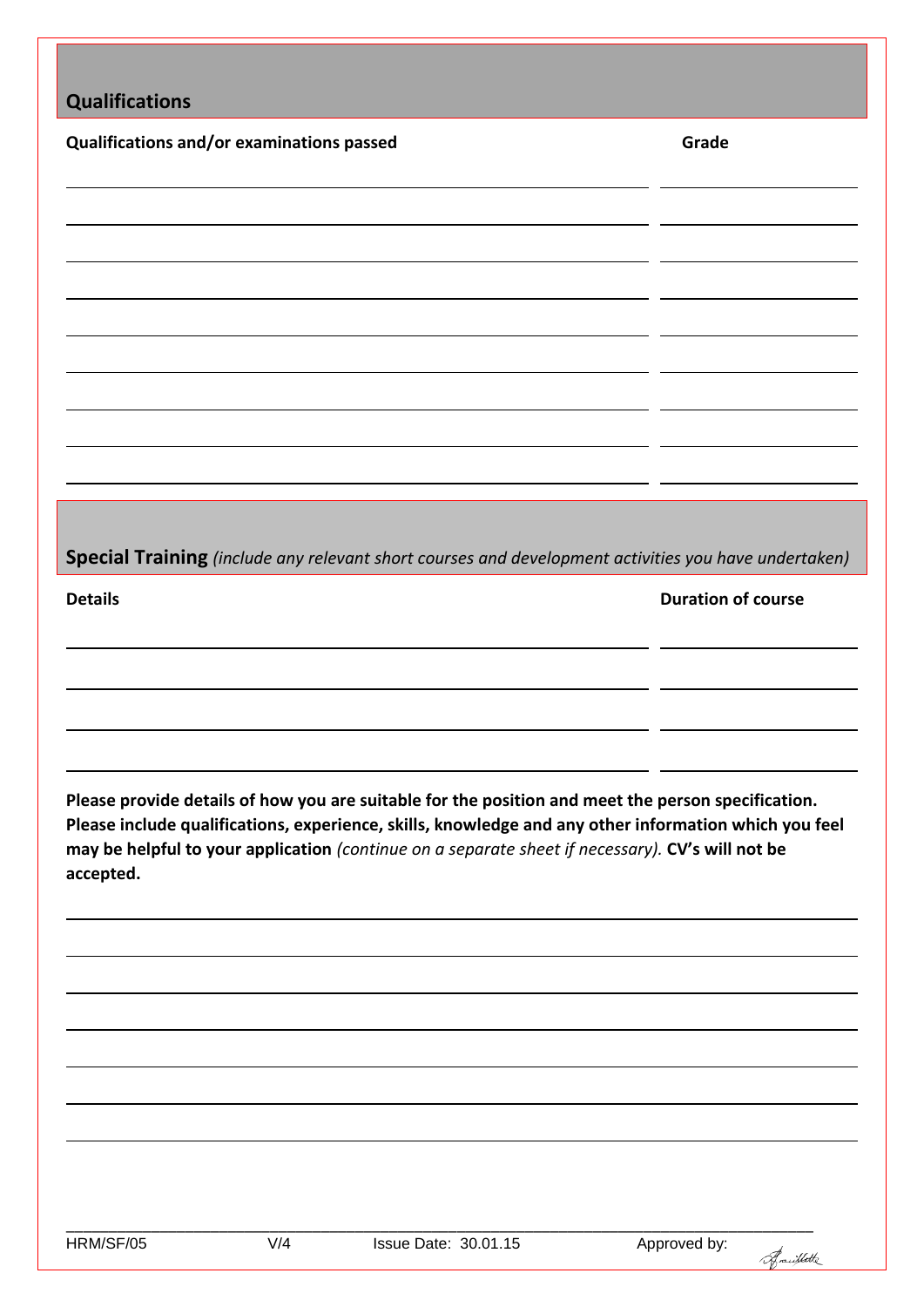## **Work Related Referees**

Please provide the names of two work related referees who may be contacted for a reference check.

Preferably these should be people who you have reported to and they will not be contacted without you being notified.

| <b>Current of most recent employer:</b> | <b>Previous employer:</b>                                                                                      |
|-----------------------------------------|----------------------------------------------------------------------------------------------------------------|
|                                         |                                                                                                                |
|                                         |                                                                                                                |
|                                         |                                                                                                                |
|                                         |                                                                                                                |
|                                         | Phone (home) 2000 2000 2010 2020 2020 2020 2021 2021 2022 2021 2021 2022 2021 2022 2021 2021 2022 2022 2022 20 |
|                                         |                                                                                                                |

### **PERSONAL INFORMATION**

| <b>Resident Status</b>                                                                                                                              |            |                |
|-----------------------------------------------------------------------------------------------------------------------------------------------------|------------|----------------|
| Are you legally entitled to work in New Zealand?                                                                                                    | <b>Yes</b> | No.            |
| Are you a New Zealand Citizen?                                                                                                                      | Yes        | N <sub>0</sub> |
| I will provide evidence of my permanent residency or work visa within<br>24 hours of being requested to do so.                                      | Yes        | No             |
| Have you ever worked for this Company before?<br>If yes, where and when:                                                                            | Yes        | N <sub>0</sub> |
| Do you have any relationships/friendships with a member of staff<br>at QRS?<br>If yes, please state their name and the nature of your relationship. | Yes        | <b>No</b>      |
| Do you have secondary employment/occupation<br>(including as a contractor)?<br>If yes, where and when:                                              | Yes        | <b>No</b>      |
|                                                                                                                                                     |            |                |

Frautlotte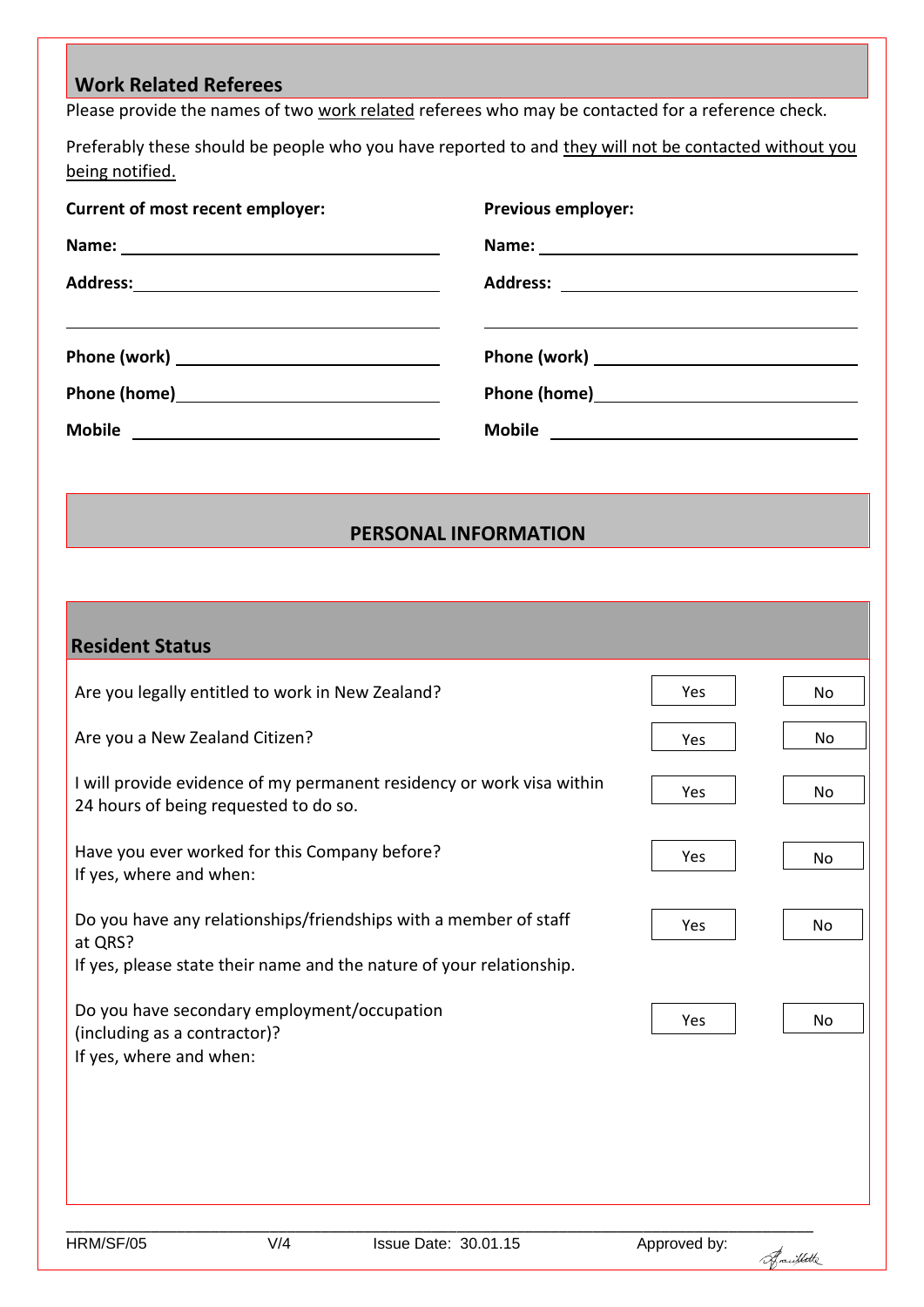# **DRIVING LICENSE DETAILS/HISTORY**

| Driver License Number:                                                                                 |                 |                  | <b>License Version Number:</b> |      |  |
|--------------------------------------------------------------------------------------------------------|-----------------|------------------|--------------------------------|------|--|
| (Please attach a copy of your driver's license)                                                        |                 |                  |                                |      |  |
| Class 1 Class License 4500kg or less<br>Learner                                                        |                 |                  | Restricted                     | Full |  |
| Class 2 Medium Rigid Vehicles 15001kg or less                                                          |                 | Learner          |                                | Full |  |
| Class 3 Medium Combinations 25001kgs or less                                                           |                 | Learner          |                                | Full |  |
| Class 4 Heavy Rigid Vehicles 15000kg or more                                                           |                 | Learner          |                                | Full |  |
| Class 5 Heavy Combinations 15000kg or more                                                             |                 | Learner          |                                | Full |  |
|                                                                                                        |                 |                  |                                |      |  |
| <b>Endorsements</b>                                                                                    |                 |                  |                                |      |  |
| W Wheels                                                                                               | <b>T</b> Tracks | <b>R</b> Rollers |                                |      |  |
| D Dangerous Goods                                                                                      | F Forklift      |                  | Forklift OSH Cert Expiry Date: |      |  |
|                                                                                                        |                 |                  |                                |      |  |
| Please indicate the years and level of experience you have, in operating the following vehicles and/or |                 |                  |                                |      |  |
| machines.                                                                                              |                 |                  |                                |      |  |
| Digger:                                                                                                |                 |                  |                                |      |  |
| Grader:                                                                                                |                 |                  |                                |      |  |
| Loader:                                                                                                |                 |                  |                                |      |  |
| Roller:                                                                                                |                 |                  |                                |      |  |
| Tractor:                                                                                               |                 |                  |                                |      |  |
| Truck:                                                                                                 |                 |                  |                                |      |  |
| <b>Truck and Trailer:</b>                                                                              |                 |                  |                                |      |  |
| Transporter:                                                                                           |                 |                  |                                |      |  |
| Other:                                                                                                 |                 |                  |                                |      |  |
| (please specify)                                                                                       |                 |                  |                                |      |  |
| In the past five years, has your driver's license at any time been cancelled or suspended?             |                 |                  |                                |      |  |
| If yes, please detail.                                                                                 |                 |                  | Yes                            | No   |  |
| Details:                                                                                               |                 |                  |                                |      |  |
| Have you ever incurred any speeding fines or other traffic infringements in the past three years?      |                 |                  |                                |      |  |
| If yes, please detail.                                                                                 |                 |                  | Yes                            | No   |  |
| Details:                                                                                               |                 |                  |                                |      |  |
| Have you ever been involved in any vehicle crashes in the past three years?                            |                 |                  |                                |      |  |
| If yes, please detail.<br>Yes                                                                          |                 |                  | No.                            |      |  |
| Details:                                                                                               |                 |                  |                                |      |  |
| Have you ever been disqualified from driving?                                                          |                 |                  |                                |      |  |
| If yes, please detail.<br>Yes                                                                          |                 |                  | No                             |      |  |
| Details:                                                                                               |                 |                  |                                |      |  |
| Do you consent to authorise the Company to check the status of your driver's license?                  |                 |                  |                                |      |  |
|                                                                                                        |                 |                  | Yes                            | No   |  |
|                                                                                                        |                 |                  |                                |      |  |

Franklith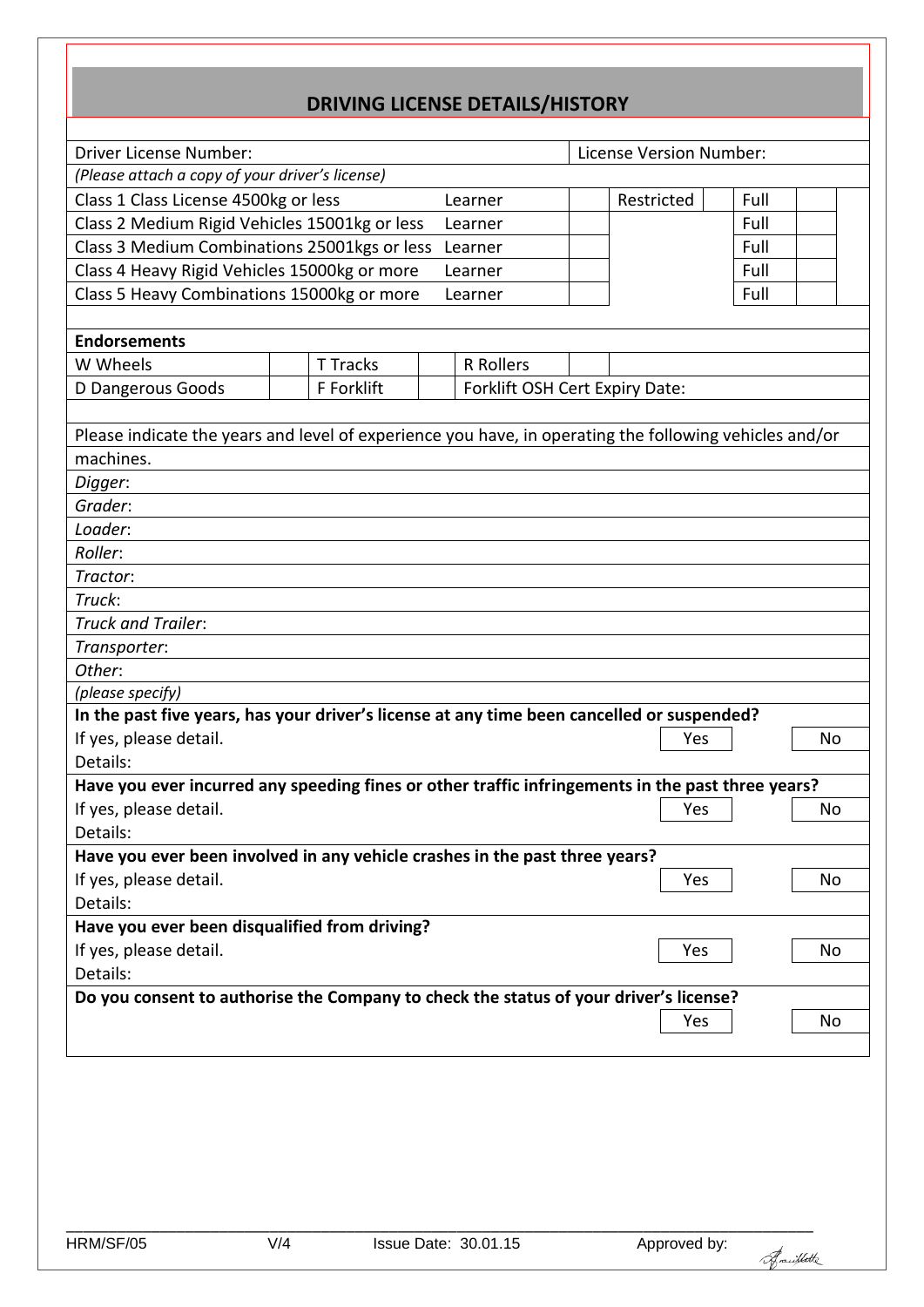| <b>Medical</b>                                                                                         |     |    |
|--------------------------------------------------------------------------------------------------------|-----|----|
| Do you smoke?                                                                                          | Yes | No |
| Do you agree to undergo a pre-employment medical and drugs                                             |     |    |
| test?                                                                                                  | Yes | No |
| Are you allergic to, or have any sensitivity to any substances or                                      |     |    |
| chemicals?<br>Do you require corrective lenses or contact lenses?                                      | Yes | No |
| In you past employment have you been exposed to:                                                       | Yes | No |
| Noise:                                                                                                 | Yes | No |
| Asbestos:                                                                                              | Yes | No |
| <b>Heavy Metals:</b>                                                                                   | Yes | No |
| Skin Irritants:                                                                                        | Yes | No |
| Infectious Material:                                                                                   | Yes | No |
|                                                                                                        |     |    |
| Do you have/have you had any injury or medical condition caused by gradual process, disease or         |     |    |
| infection that may affect your ability to carry out the functions and responsibilities of the position |     |    |
| applied for or impact on the Company, its business or staff?                                           | Yes | No |
| If yes, please provide details:                                                                        |     |    |
| How many days absence due to sickness have you claimed in the last 12 months of employment?            |     |    |
| (please circle)                                                                                        |     |    |
| $0 - 2$<br>$3 - 5$<br>$6 - 10$<br>$11 - 15$<br>$16 - 20$<br>over 20 days                               |     |    |
|                                                                                                        |     |    |
| Have you claimed accident compensation in the last 12 months?                                          | Yes | No |
| If yes, please give details:                                                                           |     |    |
| Has your work ever been affected by stress or mental health problems                                   | Yes | No |
| (eg. Depression, anxiety?)                                                                             |     |    |
| If yes, please give details:                                                                           |     |    |
|                                                                                                        |     |    |
| Has your use of alcohol and/or drugs ever affected your work performance?                              |     |    |
|                                                                                                        | Yes | No |
| If yes, please give details:                                                                           |     |    |
| Has your work ever suffered from long term fatigue or tiredness?                                       | Yes | No |
| If yes, please give details:                                                                           |     |    |
|                                                                                                        |     |    |
|                                                                                                        |     |    |
| Do you have any other condition which may affect your ability to effectively                           |     |    |
| carry out the functions and responsibilities of the position applied for?                              | Yes | No |
| If yes, please give details:                                                                           |     |    |
|                                                                                                        |     |    |
|                                                                                                        |     |    |
|                                                                                                        |     |    |
|                                                                                                        |     |    |
|                                                                                                        |     |    |
|                                                                                                        |     |    |

Frautlotte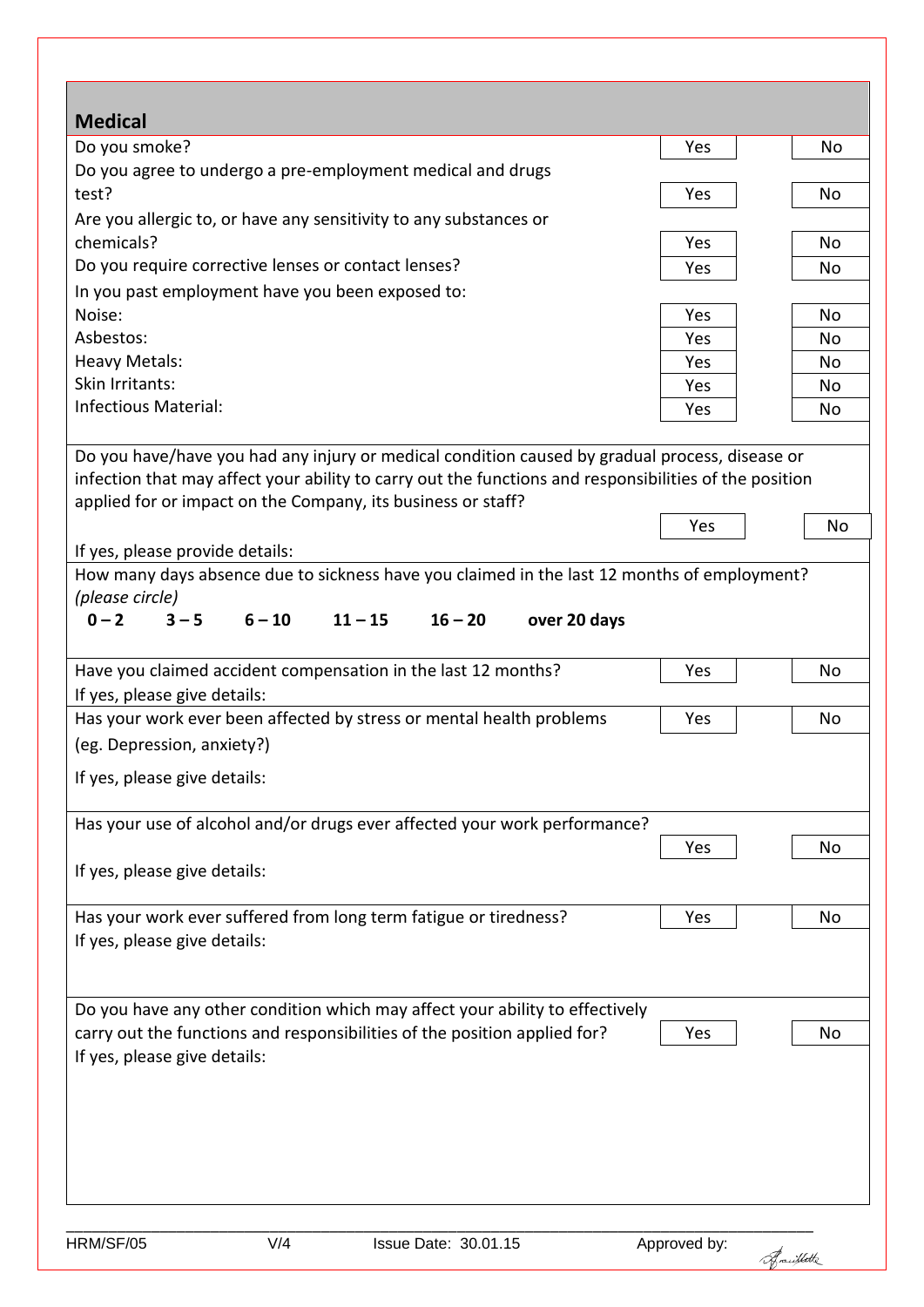| <b>General</b>                                                                                                                                                                                                            |              |            |
|---------------------------------------------------------------------------------------------------------------------------------------------------------------------------------------------------------------------------|--------------|------------|
| Do you have a criminal record? (you should consider the effect of the Criminal Records (clean slate) Act<br>before answering this question. You can obtain free information on this from the Department of                |              |            |
| Labour 0800 209 020)                                                                                                                                                                                                      | Yes          | No         |
| Are you awaiting the hearing of charges in a criminal court of law?                                                                                                                                                       | Yes          | No         |
| Do you consent to authorise a criminal record check?                                                                                                                                                                      | Yes          | No         |
| Are you an existing member of Kiwisaver?                                                                                                                                                                                  | Yes          | No         |
| If you are a member of Kiwisaver, are you on a contributions<br>holiday?                                                                                                                                                  | Yes          | No         |
| If yes, please give details e.g. expiry date of holiday                                                                                                                                                                   |              |            |
|                                                                                                                                                                                                                           |              |            |
| Are you a member of a territorial force, volunteer fire brigade or<br>Search and Rescue?                                                                                                                                  | Yes          | No         |
| Are you prepared to work overtime?                                                                                                                                                                                        | Yes          | No         |
| Are you prepared to work after hours?                                                                                                                                                                                     | Yes          | No         |
| Are you prepared to work weekends?                                                                                                                                                                                        | Yes          | No         |
| Are you prepared to work shifts?                                                                                                                                                                                          | Yes          | No         |
| Have you ever been dismissed from your employment?<br>If yes, please give details.                                                                                                                                        | Yes          | No         |
| Do you consent to the Company retaining the information contained in this<br>application form for the purposes of considering your suitability for any<br>other position which may arise with this Company in the future? | Yes          | No         |
| Is there any other information you believe is relevant to your application?                                                                                                                                               | Yes          | No         |
| If yes, please give details:                                                                                                                                                                                              |              |            |
|                                                                                                                                                                                                                           |              |            |
| V/4<br>HRM/SF/05<br>Issue Date: 30.01.15                                                                                                                                                                                  | Approved by: | Frautbotte |